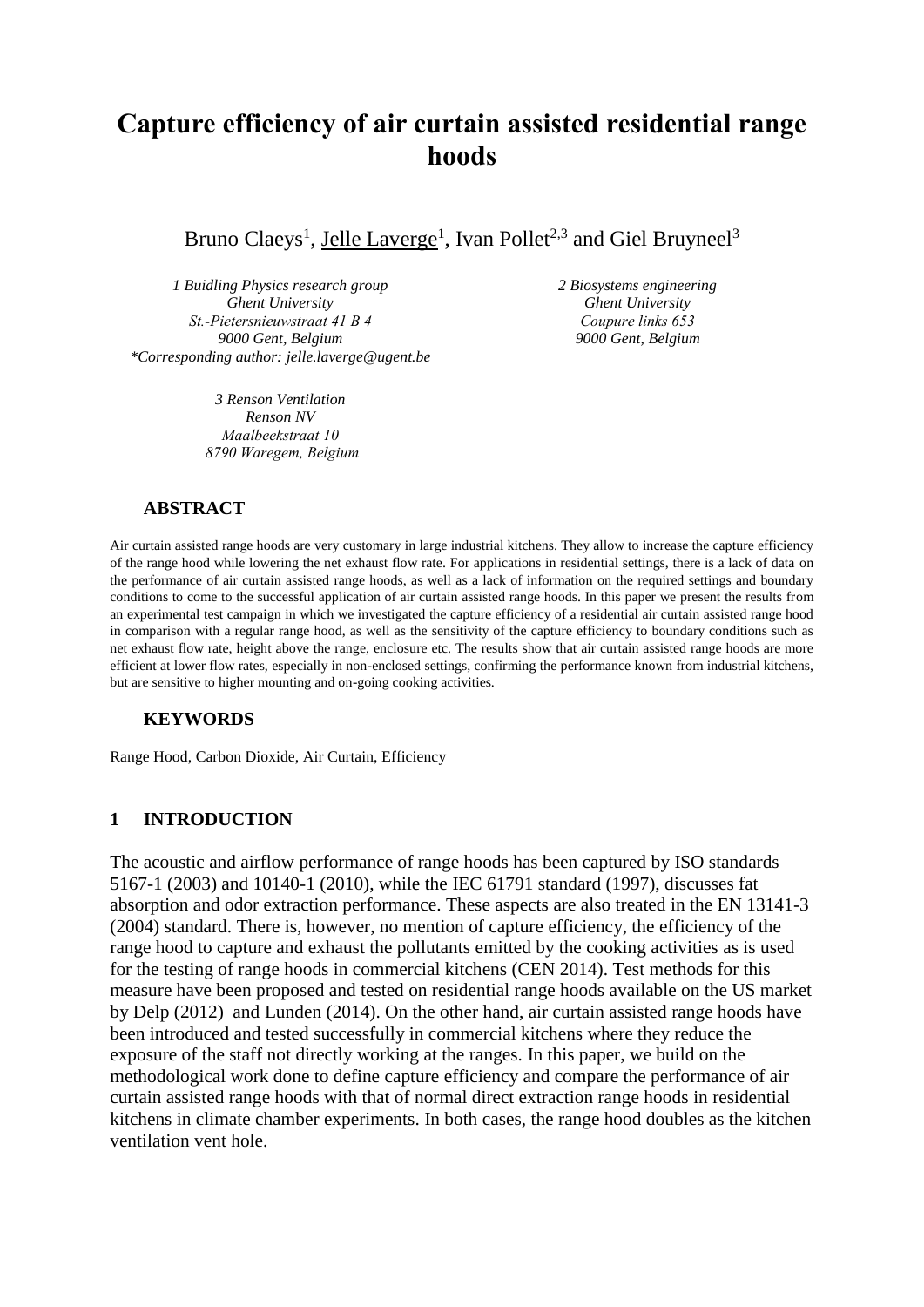# **2 METHODS**

In this section, we will first discuss the experimental setup that was used for the experiments and then briefly introduce capture efficiency as the used metric to process the results.

### **2.1 Experimental setup**

A test range was constructed within the hotbox of a hot/cold/hot box suite. The space measures 5 by 5 by 2,7 meters, dimensions that are fairly representative for a kitchen in Belgium. The height of the test range is adjustable, the height of the range hood is fixed. Two range hoods are mounted on either side of the setup, one standard residential range hood and one air curtain assisted range hood, so that they can be tested side by side. The enclosure of the range hood can be adapted from free hanging to enclosed in kitchen cupboards by adding or removing wooden paneling. The test setup is shown in figure 1 below.



Figure 1: The experimental setup with adjustable range height, electric range and air curtain assisted range hood in wall mounted non-enclosed mode.

### **2.2 Capture efficiency calculation**

To process the measurements and calculate the capture efficiency, we use the 'indirect approach' put forward by Delp (2012) and Lunden (2014). Lab grade carbon dioxide is released at a constant rate above a boiling pot of water on the range. The carbon dioxide concentration is measured at 2 locations in the exhaust, at 2 locations in the room and in the fresh air intake as is shown in figure 2.

Capture efficiency is then defined as:

$$
CE_{FP} = \frac{C_{hood} - C_{room}}{C_{hood} - C_{inlet}}\tag{1}
$$

where *CEFP* is the first pass capture efficiency, *Chood* is the carbon dioxide concentration measured in the exhaust of the range hood, *Croom* is the carbon dioxide concentration measured in the test room and *Cinlet* is the carbon dioxide concentration measured in the inlet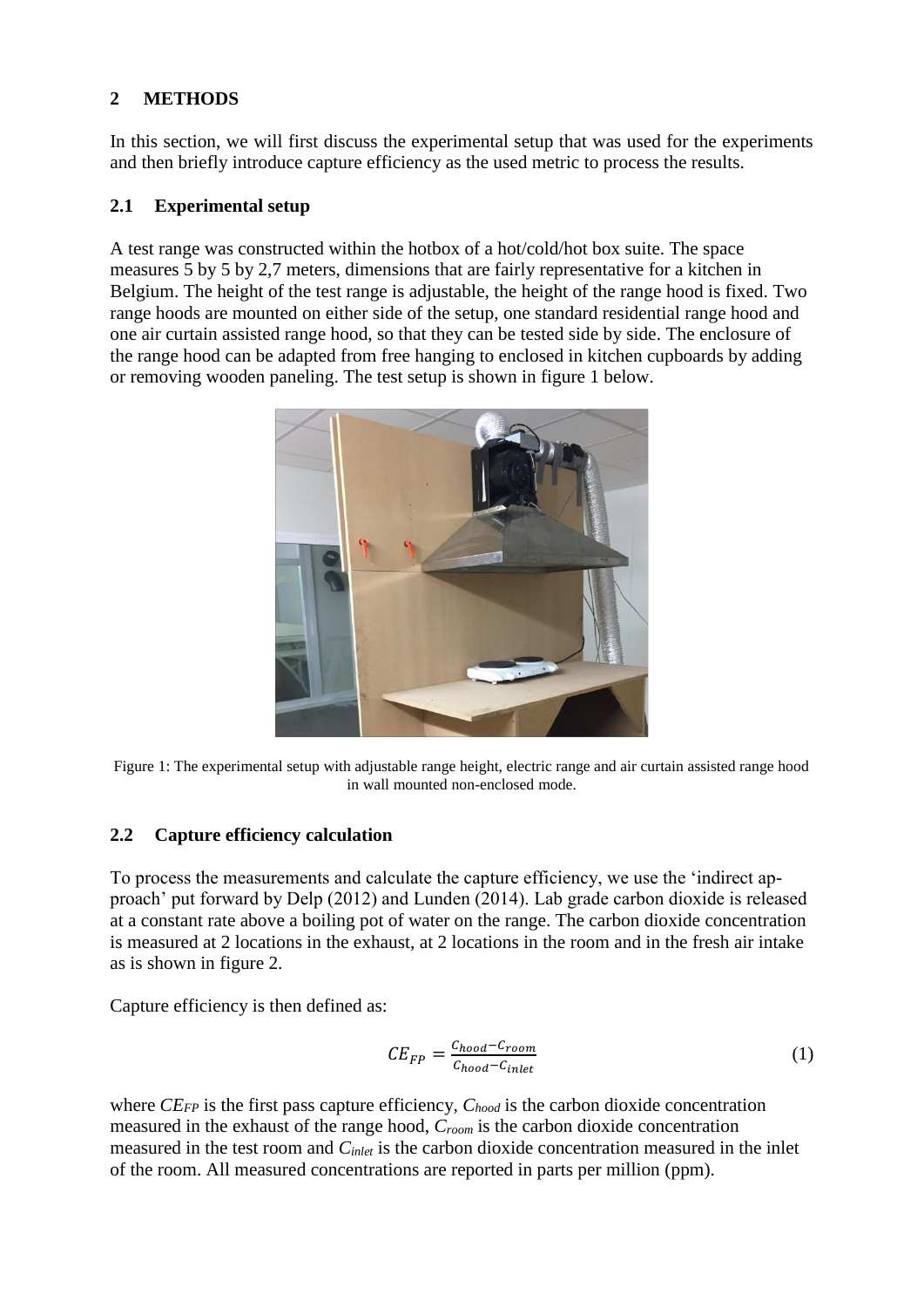

Figure 2: Scheme of the climate chamber with the location of the setup and the different sensors.

The concentrations measured during a 3 minute cooking event with the air curtain assisted range hood mounted at 0,75 meter above the range are shown in figure 3. The exhaust flow rate of the range hood during the test is 170 m3/h.



Figure 3: Measured carbon dioxide concentrations during a 3 minute cooking event with the air curtain assisted range hood and the cooking pot on the front burner.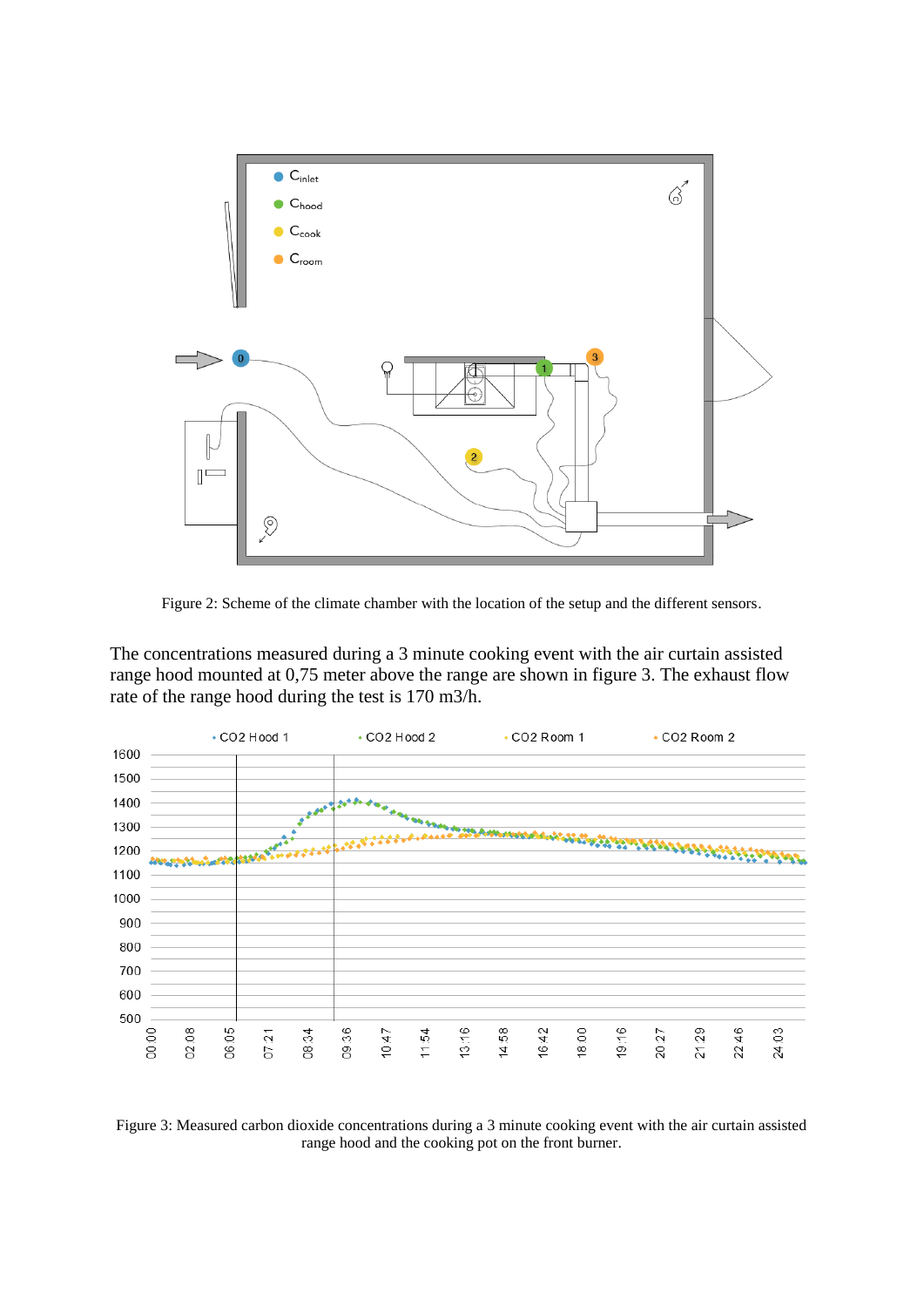Room and exhaust concentrations coincide in the pre-cooking phase of the test (minute 1-6), when no carbon dioxide is released. The concentration in the exhaust of the range hood rapidly climbs during the cooking event (minute 6-9, marked with the 2 vertical black lines in figure 3) while that in the rooms remains relatively low. This is, of course, the desired effect of the range hood and constitutes the effectiveness of the range hood. At the end of the cooking event, the momentary first pass capture efficiency is 77%.

23% of the emitted carbon dioxide, however, still escapes to the room. After the cooking event is stopped, the test is continued until all emitted carbon dioxide is exhausted and room as well as hood concentrations are back at inlet level (minute 9-25). The carbon dioxide concentration within the cooking zone decreases rapidly and becomes equal to the room concentration. The overall capture efficiency integrated over the total length of the test is only 30%. This metric, compared to the first pass efficiency, is not commonly used, but is more representative for the effectiveness of the range hood in reducing the total exposure of the occupants, especially since in Belgian kitchens, the kitchen tends to also be the dining area for family dinners, the dining room is usually only used for formal dinners.

#### **3 RESULTS**

The difference between the standard and air curtain assisted range hood become apparent when we compare the results of the test on both hoods under the same circumstances. For this test, we selected the same height between the range hood and the range as in the test shown in figure 3, 0.75 m, but instead of just having a pot on the front burner, 2 pots, one on the back and one on the front burner, were used. An summary of the test conditions and the measured capture efficiencies is given in table 1.

| Range hood           | <b>Flow rate</b>           | Height               | $\rm CE_{FP}$ | $\rm CE$ total |
|----------------------|----------------------------|----------------------|---------------|----------------|
| <b>Standard</b>      | 170 m <sup>3</sup> /h      | $0.75 \; \mathrm{m}$ | 0.85          | 0.52           |
| Air curtain assisted | $175 \text{ m}^3/\text{h}$ | $0.75 \; \mathrm{m}$ | 0.49          | 0.16           |
| Air curtain assisted | $250 \text{ m}^3/\text{h}$ | $0.75 \; \mathrm{m}$ | 0.50          | 0.16           |

Table 1: standard vs. Air curtain assisted range hood performance (experiment with pots on the front and back burner)

At similar flow rates, the capture efficiency of the air curtain assisted range hood is better both during the cooking event (first pass) and over the complete period of exposure of the occupants.

The concentrations measured at each of the measuring points are shown in figure 4, for the test with standard and air curtain assisted range hoods both operating at approximately 175 m<sup>3</sup>/h. Although they do both seem to function rather well during first few instances of the cooking event, the capture efficiency of the standard range hood plummets after about 2 minutes due to the turbulence induced by the pots of boiling water. While the capture efficiency of the air curtain assisted range hood also deteriorates at that point, it remains relatively high due to the containment of the pollutant above the range due to the air curtain. When the cooking event is stopped, the thermal plume created by the pots of boiling water disappears and the efficiency of both range hood worsens, but again, the containment achieved by the air curtain ensures a better endurance of the performance of the range hood.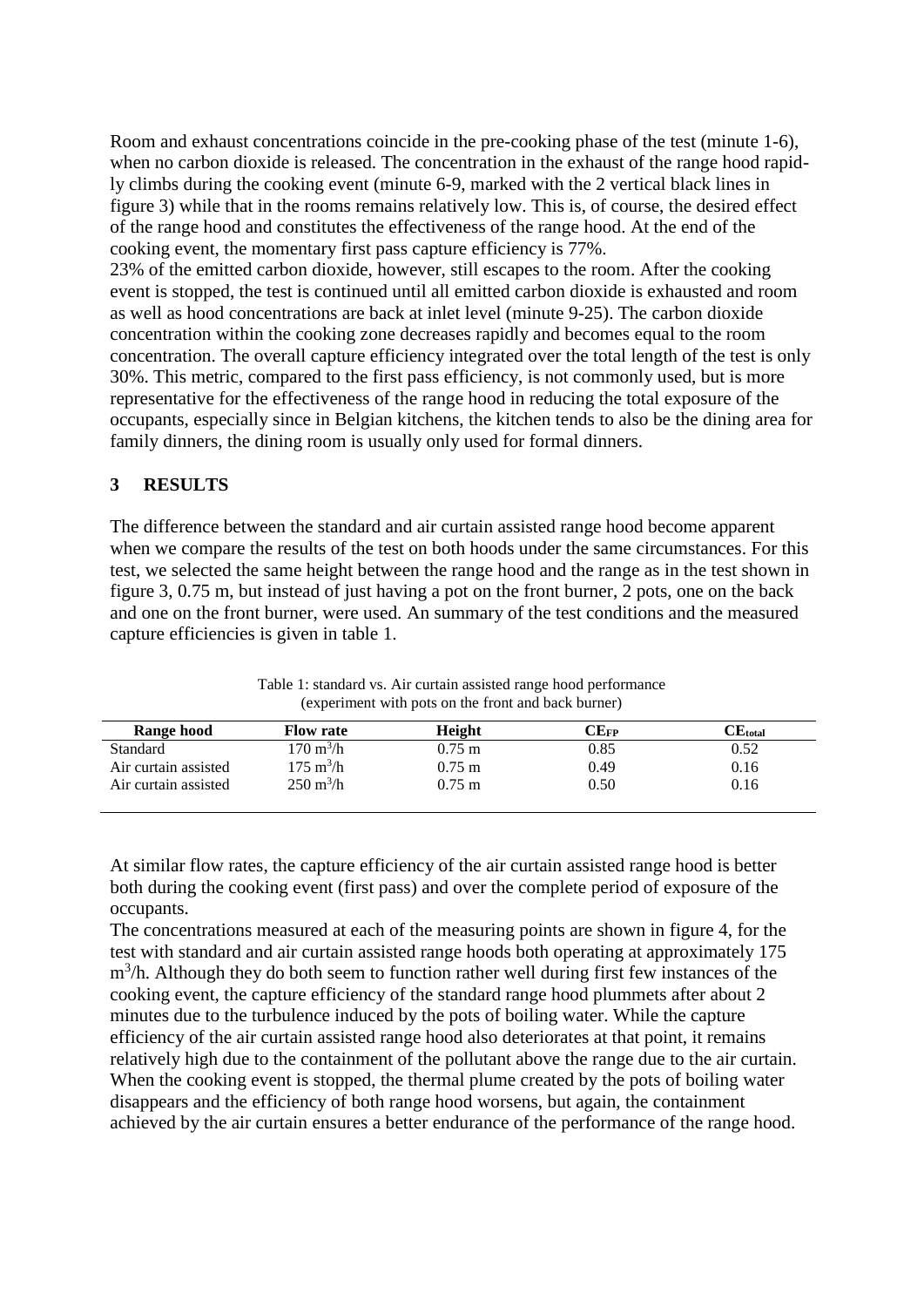

Figure 4: Measured carbon dioxide concentrations and capture efficiencies during a 3 minute cooking event with an air curtain assisted (left) and standard (right) range hood at  $175 \text{ m}^3/\text{h}$  and cooking pots on both burners

With the standard range hood, the concentration in the area near the range is almost immediately as high as above the range, effectively becoming a more or less well mixed environment.

With the air curtain assisted range hood, the excess concentration measured in the exhaust is nicely contained and exhausted, while the room concentrations, both near the range and further away, remain virtually constant and slowly go down.

The capture efficiencies and measured concentrations for the standard range hood remain virtually unchanged if the flow rate is increased by almost 50 %, as is shown in table 1.

### **4 DISCUSSION**

The results clearly demonstrate that the 'post cooking event' period is characterized by reduced capture efficiency. In short cooking events, typical for example in frying events or reheating, this phase dominates the total capture efficiency. In the presented tests, no alternative room exhaust is used. This is rapidly becoming standard practice in kitchen ventilation in western Europe. The range hood is connected to the central exhaust ventilation unit and serves as both the ventilation vent hole and, when activated, as range hood. This configuration is a worst case scenario for the capture efficiency if the post cooking event period is taken into account.

### **5 CONCLUSIONS**

Good capture efficiencies can be obtained with relatively small exhaust flow rates during cooking using air curtain assisted residential range hoods, where standard range hoods do much worse at the same flow rates and are virtually no better at 50% higher flow rates. Nevertheless, the post cooking event period has a large impact on overall capture efficiency in short cooking events regardless of the type of range hood that is used.